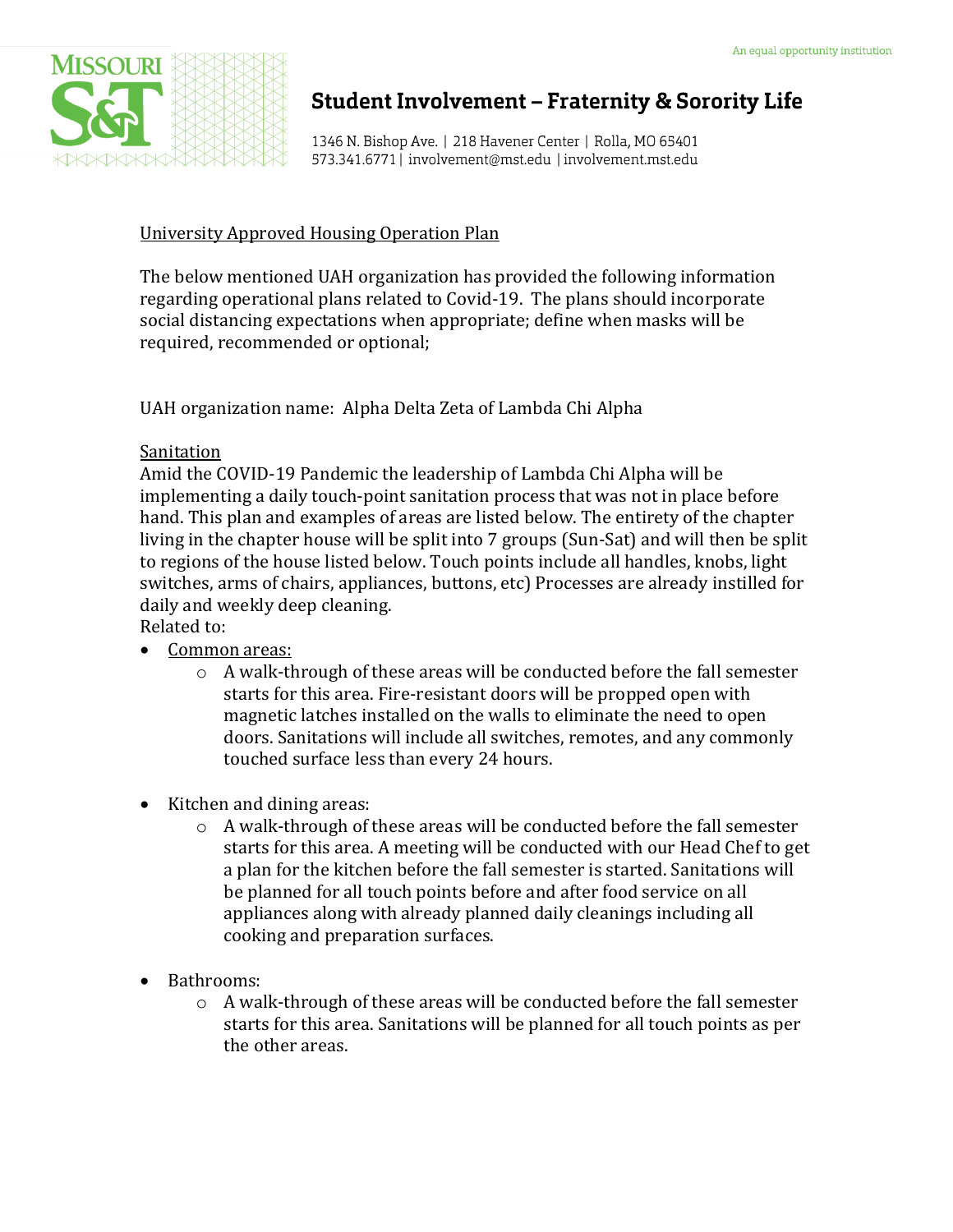- Expectations related to individual member spaces:
	- o Already in place are expectations towards a member's room's cleanliness. This is going to be a major focus for this upcoming fall with expectations relayed to members at the start of the semester. Room handles and light switches will be a part of the daily sanitations.

#### Dining

Please describe meal options for the fall as well as any anticipated arrangements related to dining times/areas:

Lambda Chi's meal plan is conducted by College Chefs. Meals will be moved from normal buffet style to pre-plated meals by our chef into clamshell "take-out" containers for each member to pick-up on their own accord. To start the semester, members can take their meals to their rooms but we plan to not have a formal sit down dinner to aid in limiting contacts as we begin to acclimate with those we live with. If all goes well during the first few weeks a sit-down dinner with proper 6 foot spacing for each member will be considered to continue to attempt to not limit healthy interactions between members.

### Shared and common spaces

Please describe the plan/expectations for utilization of common spaces:

For the first few weeks common areas will be encouraged to be used sparingly. Furniture has already been moved to limit congregations of greater than 5 members in one area of a room. Once a member is outside of their living quarters, a mask will be required for at least the first few weeks until Labor Day. Leading up to this milestone the chapter's leadership will revisit the safeguards in place as the chapter house and its members adapt and acclimate to each other.

### Sleeping

Maximum people per room:

- At least 1 less person/room than it's max occupancy. Most will be 2 members below max as we spread out our membership around the chapter house

Describe room type (traditional two-person room, suite, etc.):

A wide variety of rooms is available to be chosen by members. Some 2, 3 and 4-man arrangements are available.

What measures, if any, will be implemented to minimize risk:

- An honest discussion between roommates will be encouraged to find ways to continue to mitigate risks as they set-up their rooms. Enhanced look into bed arrangements will be discussed to ensure spacing between sleeping areas is maintained where possible.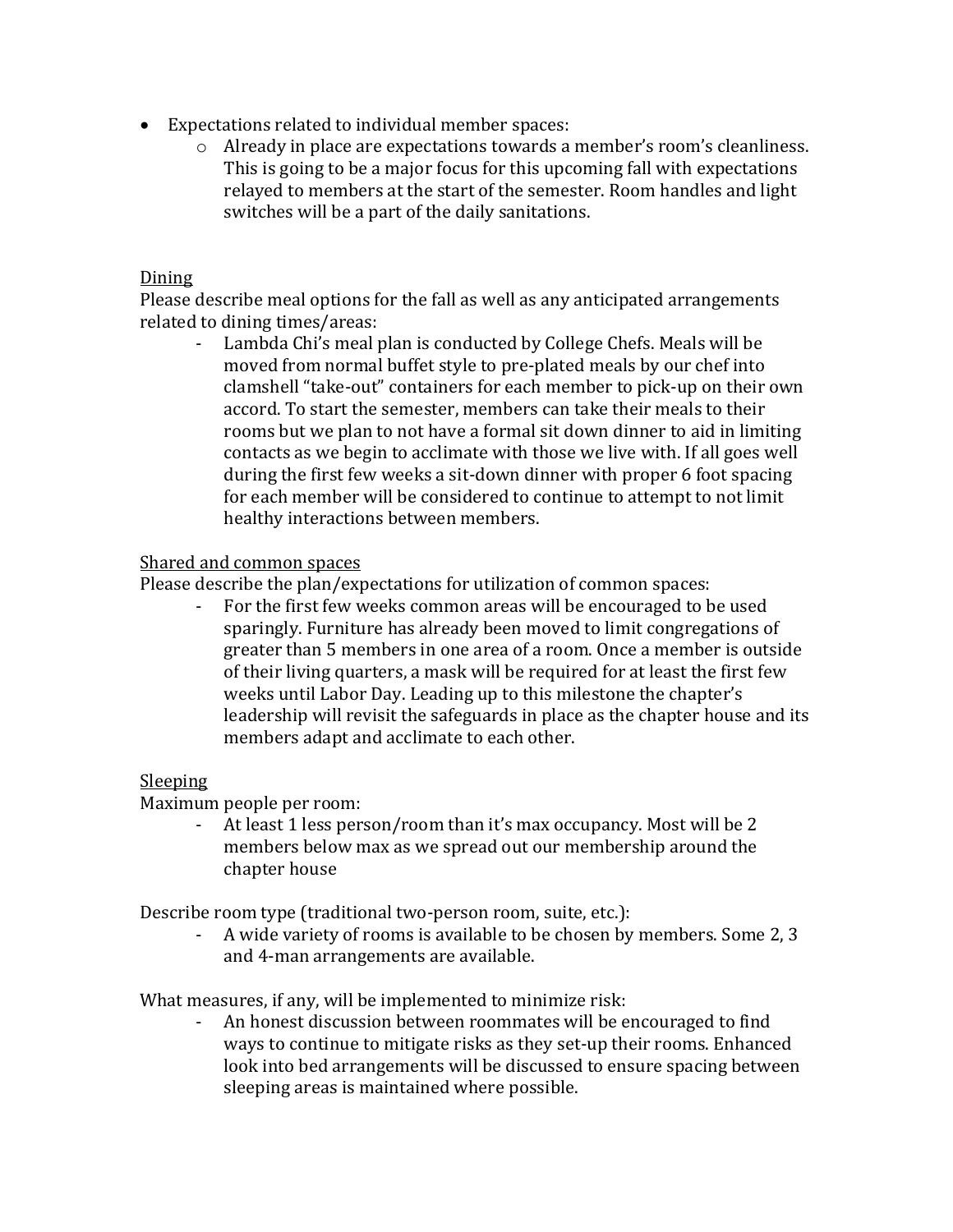

# **Student Involvement - Fraternity & Sorority Life**

1346 N. Bishop Ave. | 218 Havener Center | Rolla, MO 65401 573.341.6771 | involvement@mst.edu | involvement.mst.edu

### Visitor policy

Who may visit the facility and under what conditions?

- During move-in members will be limited to 2 visitors to assist them to move-in. Following move-in, visitors from non-essential reasons will not be allowed. A revisiting of this restriction will be conducted prior to Labor Day. At that moment, a lifting of visitors for non-essential reasons will be discussed as our members acclimate to each other.

How will visitors be registered for contact tracing?

For the entirety of the semester, the entrances to the chapter house will be limited to two. Egress exits will not be altered/blocked just unable to enter to the chapter house through the back entrances. This is to ensure all visitors enter through our entrances with screening tables. After screening, a visitor log will be established with contact information to aid if the need to contract trace should arise.

### Social policy

Under what conditions will any activities take place?

- For the time being socials will not be conducted by the chapter. As the campus and organizations acclimate throughout the semester we will meet to discuss plans to do so safely and when a plan is created and documented, then and only then will be hold socials or engagements with other organizations.

### Isolation/Quarantine plan

In the event of a positive case, the student will have the option to return home, isolate within the chapter defined spaces or within University isolation housing as available. Roommates or those in very frequent contact will have an option to selfquarantine within their facility (if appropriate spaces are available), utilize University quarantine spaces as available or return home.

\*See attached pages with plan\*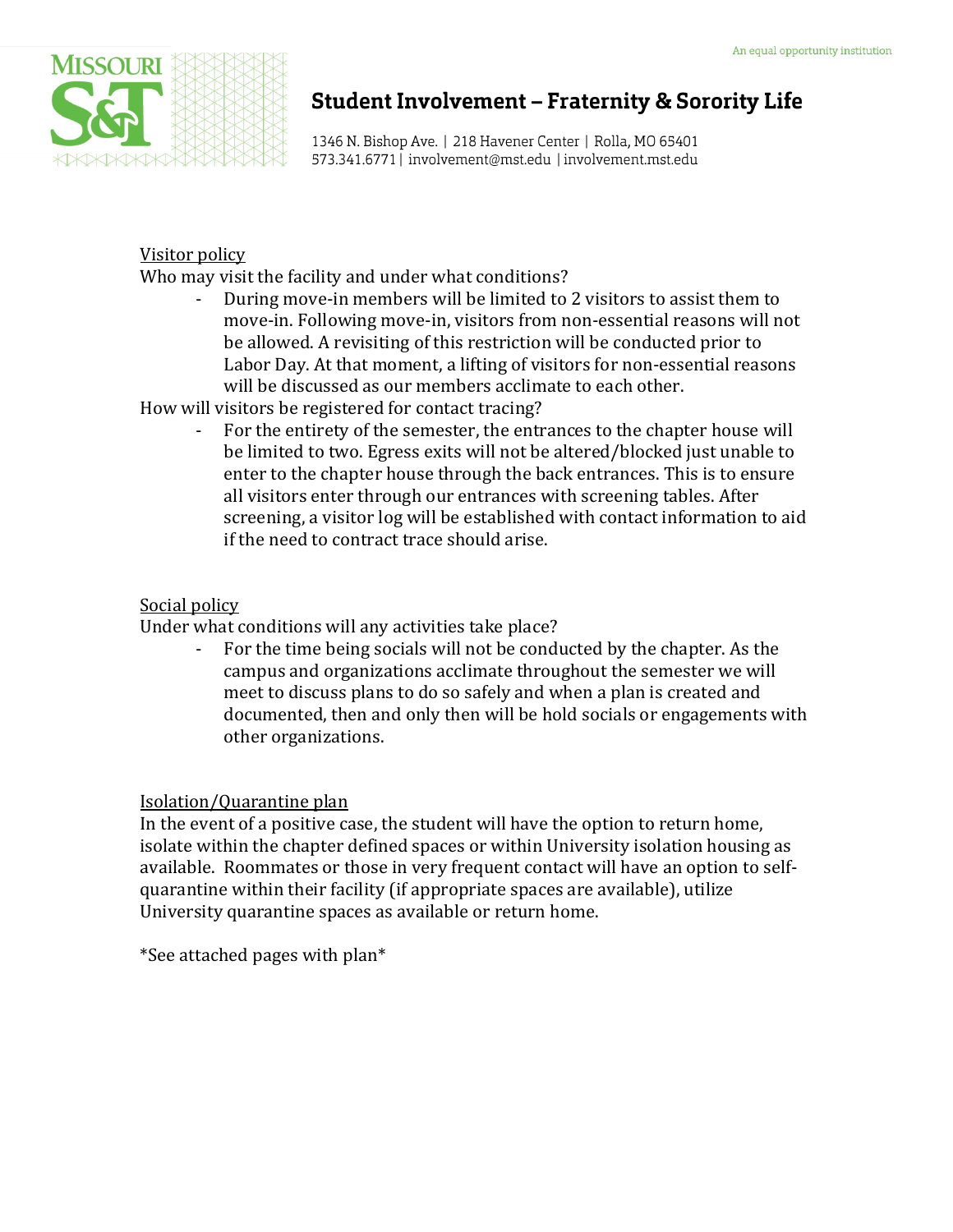### **Lambda Chi Alpha – Severe Illness Reaction/ Risk Management Plan**

In the event of an outbreak within your house, what is your plan for:

- a. Isolating member
	- a. Those suspected
		- i. Will be relocated to a larger room on first floor with a separate bathroom and shower that is currently being used as a conference room. We will adjust furniture as needed to accommodate. We perceive we can fit around 6-8 people comfortably. Members will be responsible for bringing enough clothing and supplies to move rooms.
		- ii. Interaction Plan
			- 1. The members required to create Save-a-plates each meal for lunch/dinner will deliver their meals to a dedicated location outside the quarantined rooms. The meals will be served on disposable plates and cutlery to ensure no contamination of regular dishes and disposed of after.
			- 2. The quarantined members will be given ample supplies to continue to disinfect the Q. room and bathroom.
			- 3. We will attempt to limit any interaction as much as possible.
	- b. Roommates of Quarantined members
		- i. Will stay in their old room ensuring it is not spread to other rooms/ other future roommates.
			- 1. Due to the fact that all living quarters in the house are occupied by 1-2 members if a roommate is quarantined, the other will remain in their old room. This member will be under the same interaction plan as stated above. The members will be dedicated to use a separate bathroom and shower that is separate from the communal main bathrooms on each floor.
			- 2. These members will be required to deep clean and disinfect their room after infected member is quarantined in another location.
- b. Sending member(s) home
	- a. If sick
		- i. Member has choice to go home. Will continue to be billed for rent as if he was living in chapter house. Member has ability to appeal for a refund for his meal plan only, per Exec. Committee's decision and chapter by-laws Article IX, Section 6.
	- b. If campus goes online
		- i. Member has choice to go home, will continued to be billed for rent and meal plan as if he was living in chapter house.
		- ii. Will be contacting College chefs to find out options on meal service. See "c" section below